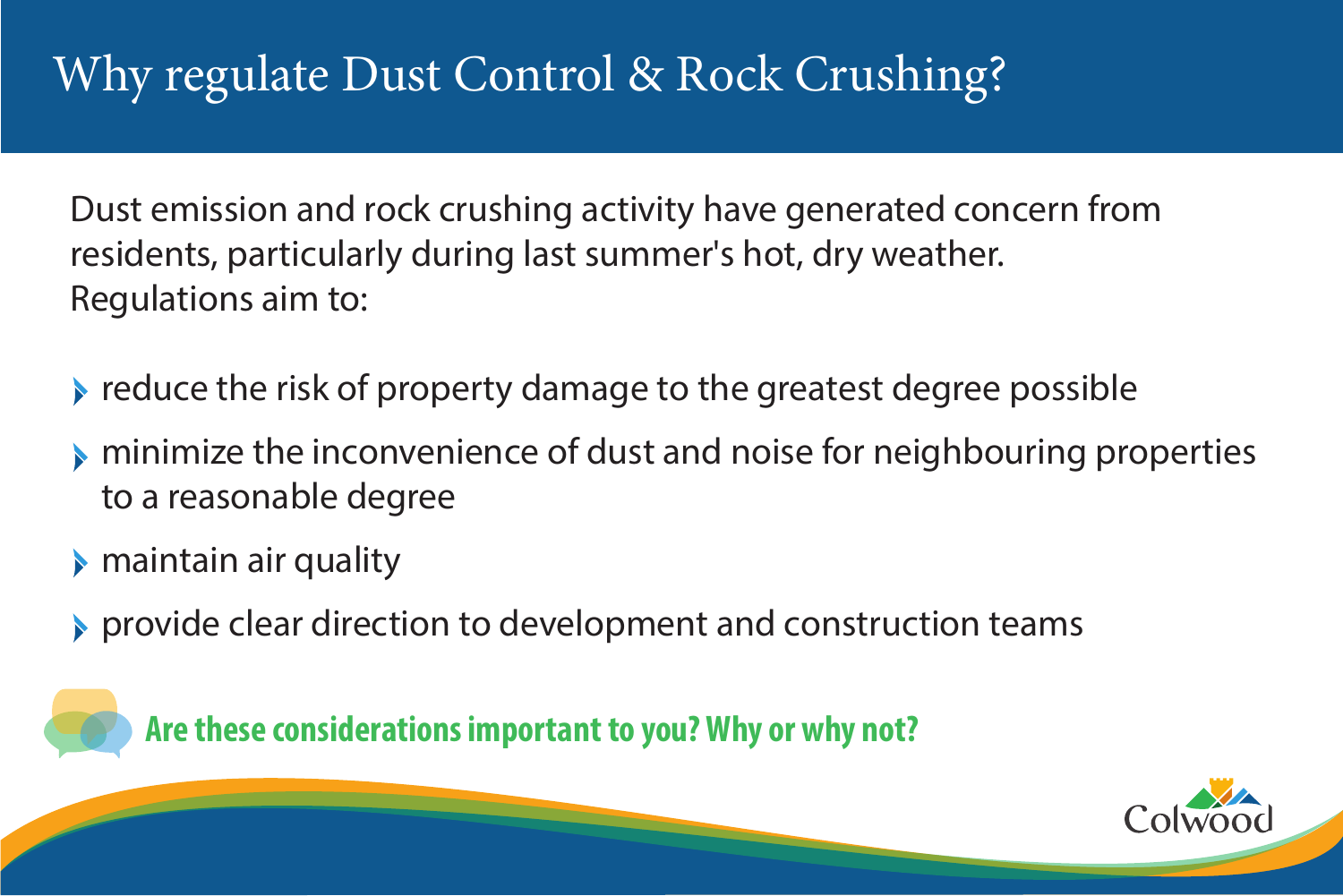# Proposed regulations for DUST CONTROL

## The City is proposing that water spraying or other dust supression techniques should be used to reduce dust emissions when carrying out:

- construction
- excavation
- soil removal or deposit
- demolition
- 

## $\triangleright$  other activity that may emit large amounts of dust

### **What concerns do you have about dust emissions and dust control in our community?**



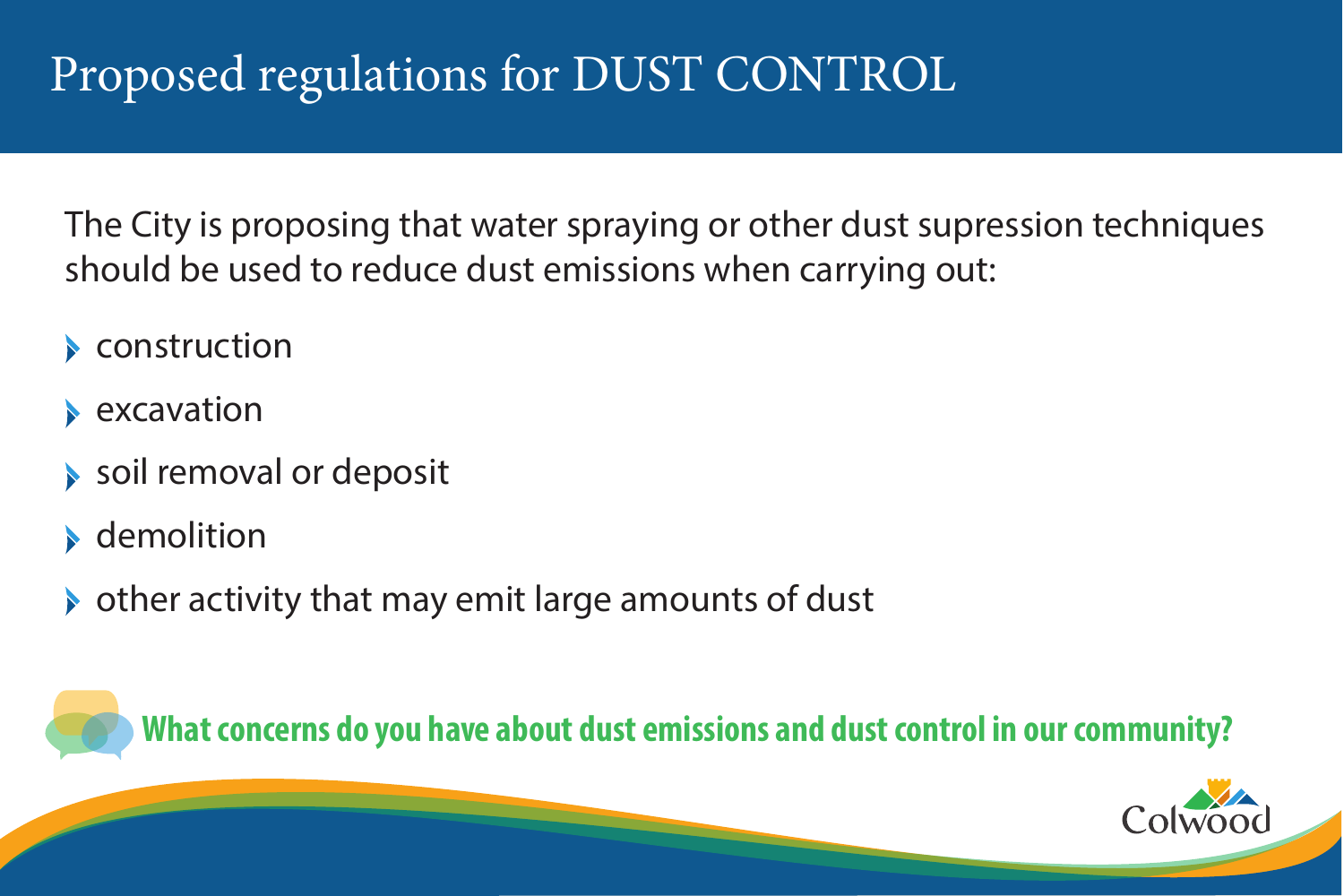# Proposed Regulations for ROCK CRUSHING

### **What concerns do you have about rock crushing in our community?**







- The City is proposing that rock crushing or gravel/soil processing will only be allowed:
- when it is a required part of site preparation
- when the materials produced will be used on the site  $\blacktriangleright$
- during the hours of 8:00 am and 4:30 pm